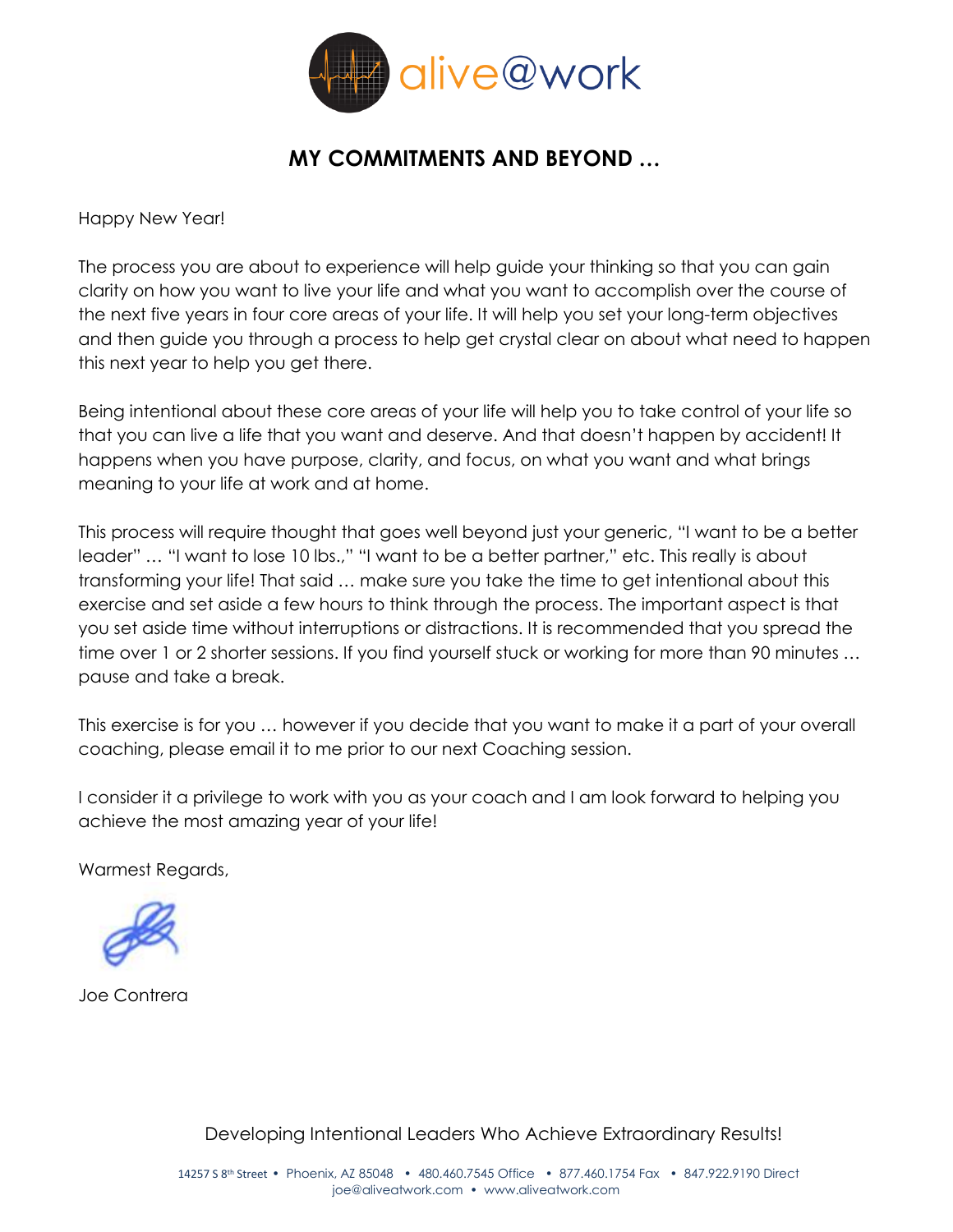#### **CLARITY, PURPOSE, AND BEYOND – 5 YEARS FROM NOW**

**Today is my birthday, the date is \_\_\_\_\_\_\_\_\_\_\_ \_\_\_, 2021 and I am \_\_\_\_ years old.**

**I have just experienced the most amazing 5 years of my life because I made a decision a few years back to be more purposeful and intentional about how I would live my life in 4 key areas. I intentionally recalibrated my beliefs and actions to align with the results that I wanted to achieve. In some instances it required an entire new way of thinking because I realized that some old, tired beliefs I was holding onto from a long time ago were no longer serving me. I realized that they had become obstacles that I was putting in the path of my success.** 

**That said … here are the things that have happened as a result of that decision:**

1. From a Lifestyle & Financial Standpoint I have achieved the following goals that I set for myself … (Include the lifestyle you want to be living, assets acquired, include your home, where you live, savings, level of income, and whether it is from a single or multiple streams of income, etc.).

 $\_$  , and the set of the set of the set of the set of the set of the set of the set of the set of the set of the set of the set of the set of the set of the set of the set of the set of the set of the set of the set of th \_\_\_\_\_\_\_\_\_\_\_\_\_\_\_\_\_\_\_\_\_\_\_\_\_\_\_\_\_\_\_\_\_\_\_\_\_\_\_\_\_\_\_\_\_\_\_\_\_\_\_\_\_\_\_\_\_\_\_\_\_\_\_\_\_\_\_\_\_\_\_\_\_\_\_\_\_\_\_\_\_\_\_\_\_\_  $\_$  , and the set of the set of the set of the set of the set of the set of the set of the set of the set of the set of the set of the set of the set of the set of the set of the set of the set of the set of the set of th \_\_\_\_\_\_\_\_\_\_\_\_\_\_\_\_\_\_\_\_\_\_\_\_\_\_\_\_\_\_\_\_\_\_\_\_\_\_\_\_\_\_\_\_\_\_\_\_\_\_\_\_\_\_\_\_\_\_\_\_\_\_\_\_\_\_\_\_\_\_\_\_\_\_\_\_\_\_\_\_\_\_\_\_\_\_  $\_$  , and the set of the set of the set of the set of the set of the set of the set of the set of the set of the set of the set of the set of the set of the set of the set of the set of the set of the set of the set of th  $\_$  , and the set of the set of the set of the set of the set of the set of the set of the set of the set of the set of the set of the set of the set of the set of the set of the set of the set of the set of the set of th  $\_$  , and the set of the set of the set of the set of the set of the set of the set of the set of the set of the set of the set of the set of the set of the set of the set of the set of the set of the set of the set of th \_\_\_\_\_\_\_\_\_\_\_\_\_\_\_\_\_\_\_\_\_\_\_\_\_\_\_\_\_\_\_\_\_\_\_\_\_\_\_\_\_\_\_\_\_\_\_\_\_\_\_\_\_\_\_\_\_\_\_\_\_\_\_\_\_\_\_\_\_\_\_\_\_\_\_\_\_\_\_\_\_\_\_\_\_\_  $\_$  , and the set of the set of the set of the set of the set of the set of the set of the set of the set of the set of the set of the set of the set of the set of the set of the set of the set of the set of the set of th \_\_\_\_\_\_\_\_\_\_\_\_\_\_\_\_\_\_\_\_\_\_\_\_\_\_\_\_\_\_\_\_\_\_\_\_\_\_\_\_\_\_\_\_\_\_\_\_\_\_\_\_\_\_\_\_\_\_\_\_\_\_\_\_\_\_\_\_\_\_\_\_\_\_\_\_\_\_\_\_\_\_\_\_\_\_ \_\_\_\_\_\_\_\_\_\_\_\_\_\_\_\_\_\_\_\_\_\_\_\_\_\_\_\_\_\_\_\_\_\_\_\_\_\_\_\_\_\_\_\_\_\_\_\_\_\_\_\_\_\_\_\_\_\_\_\_\_\_\_\_\_\_\_\_\_\_\_\_\_\_\_\_\_\_\_\_\_\_\_\_\_\_  $\_$  , and the set of the set of the set of the set of the set of the set of the set of the set of the set of the set of the set of the set of the set of the set of the set of the set of the set of the set of the set of th

a. I achieved these Lifestyle & Financial goals because I fundamentally believe

\_\_\_\_\_\_\_\_\_\_\_\_\_\_\_\_\_\_\_\_\_\_\_\_\_\_\_\_\_\_\_\_\_\_\_\_\_\_\_\_\_\_\_\_\_\_\_\_\_\_\_\_\_\_\_\_\_\_\_\_\_\_\_\_\_\_\_\_\_\_\_\_\_\_\_\_\_\_\_\_\_\_ \_\_\_\_\_\_\_\_\_\_\_\_\_\_\_\_\_\_\_\_\_\_\_\_\_\_\_\_\_\_\_\_\_\_\_\_\_\_\_\_\_\_\_\_\_\_\_\_\_\_\_\_\_\_\_\_\_\_\_\_\_\_\_\_\_\_\_\_\_\_\_\_\_\_\_\_\_\_\_\_\_\_ \_\_\_\_\_\_\_\_\_\_\_\_\_\_\_\_\_\_\_\_\_\_\_\_\_\_\_\_\_\_\_\_\_\_\_\_\_\_\_\_\_\_\_\_\_\_\_\_\_\_\_\_\_\_\_\_\_\_\_\_\_\_\_\_\_\_\_\_\_\_\_\_\_\_\_\_\_\_\_\_\_\_ \_\_\_\_\_\_\_\_\_\_\_\_\_\_\_\_\_\_\_\_\_\_\_\_\_\_\_\_\_\_\_\_\_\_\_\_\_\_\_\_\_\_\_\_\_\_\_\_\_\_\_\_\_\_\_\_\_\_\_\_\_\_\_\_\_\_\_\_\_\_\_\_\_\_\_\_\_\_\_\_\_\_ \_\_\_\_\_\_\_\_\_\_\_\_\_\_\_\_\_\_\_\_\_\_\_\_\_\_\_\_\_\_\_\_\_\_\_\_\_\_\_\_\_\_\_\_\_\_\_\_\_\_\_\_\_\_\_\_\_\_\_\_\_\_\_\_\_\_\_\_\_\_\_\_\_\_\_\_\_\_\_\_\_\_ \_\_\_\_\_\_\_\_\_\_\_\_\_\_\_\_\_\_\_\_\_\_\_\_\_\_\_\_\_\_\_\_\_\_\_\_\_\_\_\_\_\_\_\_\_\_\_\_\_\_\_\_\_\_\_\_\_\_\_\_\_\_\_\_\_\_\_\_\_\_\_\_\_\_\_\_\_\_\_\_\_\_ \_\_\_\_\_\_\_\_\_\_\_\_\_\_\_\_\_\_\_\_\_\_\_\_\_\_\_\_\_\_\_\_\_\_\_\_\_\_\_\_\_\_\_\_\_\_\_\_\_\_\_\_\_\_\_\_\_\_\_\_\_\_\_\_\_\_\_\_\_\_\_\_\_\_\_\_\_\_\_\_\_\_ \_\_\_\_\_\_\_\_\_\_\_\_\_\_\_\_\_\_\_\_\_\_\_\_\_\_\_\_\_\_\_\_\_\_\_\_\_\_\_\_\_\_\_\_\_\_\_\_\_\_\_\_\_\_\_\_\_\_\_\_\_\_\_\_\_\_\_\_\_\_\_\_\_\_\_\_\_\_\_\_\_\_

about money, success, and how I want to live my life!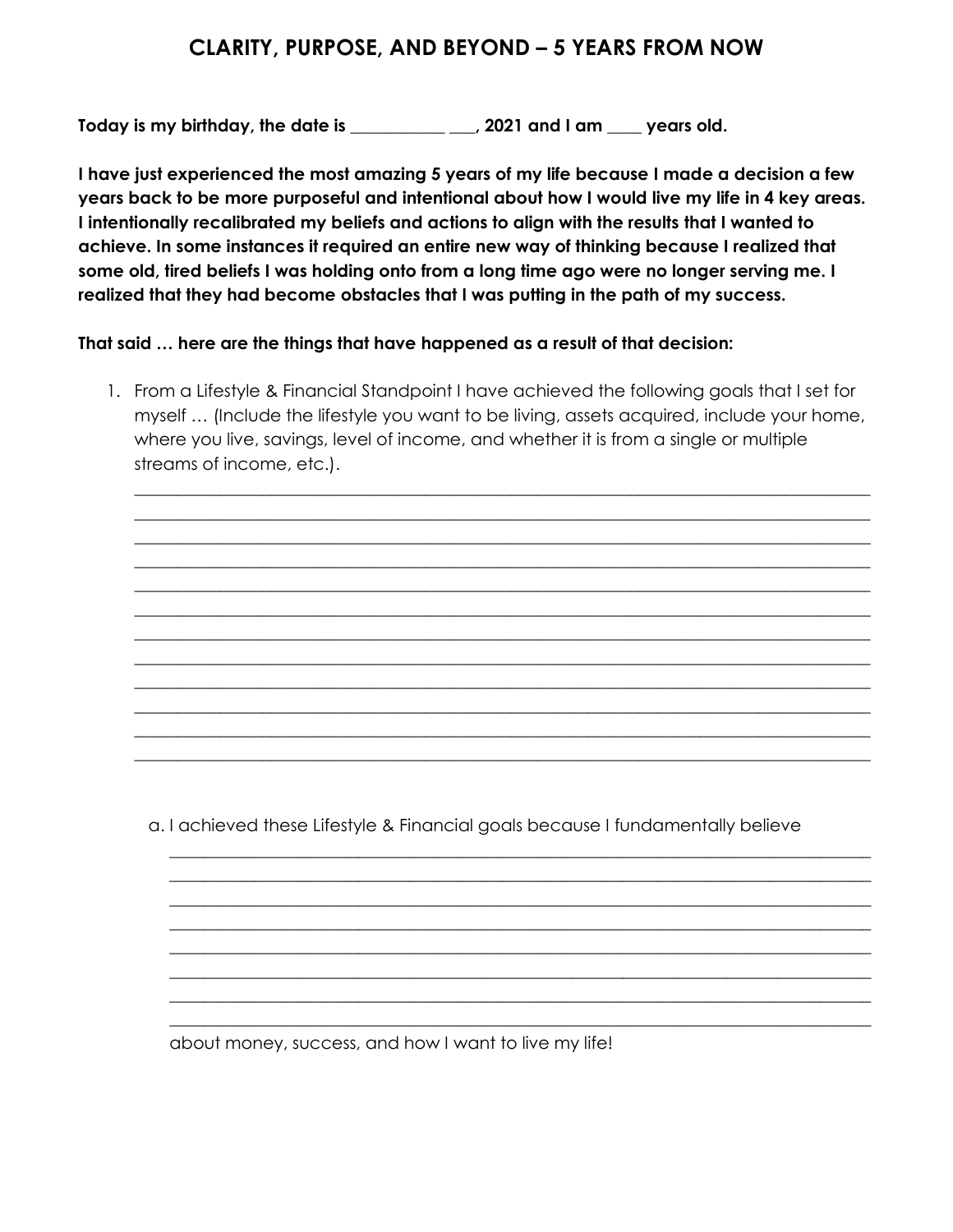# CLARITY, PURPOSE, AND BEYOND - 5 YEARS FROM NOW (cont.)

2. From a Career Standpoint I achieved the following goals that I set for myself ... (Think about whether you want to be employed with your current company or another, the position, the type of leader you are and the impact you have on your people, do you want to be an entrepreneur, if so what type of company do you want to own, etc.).



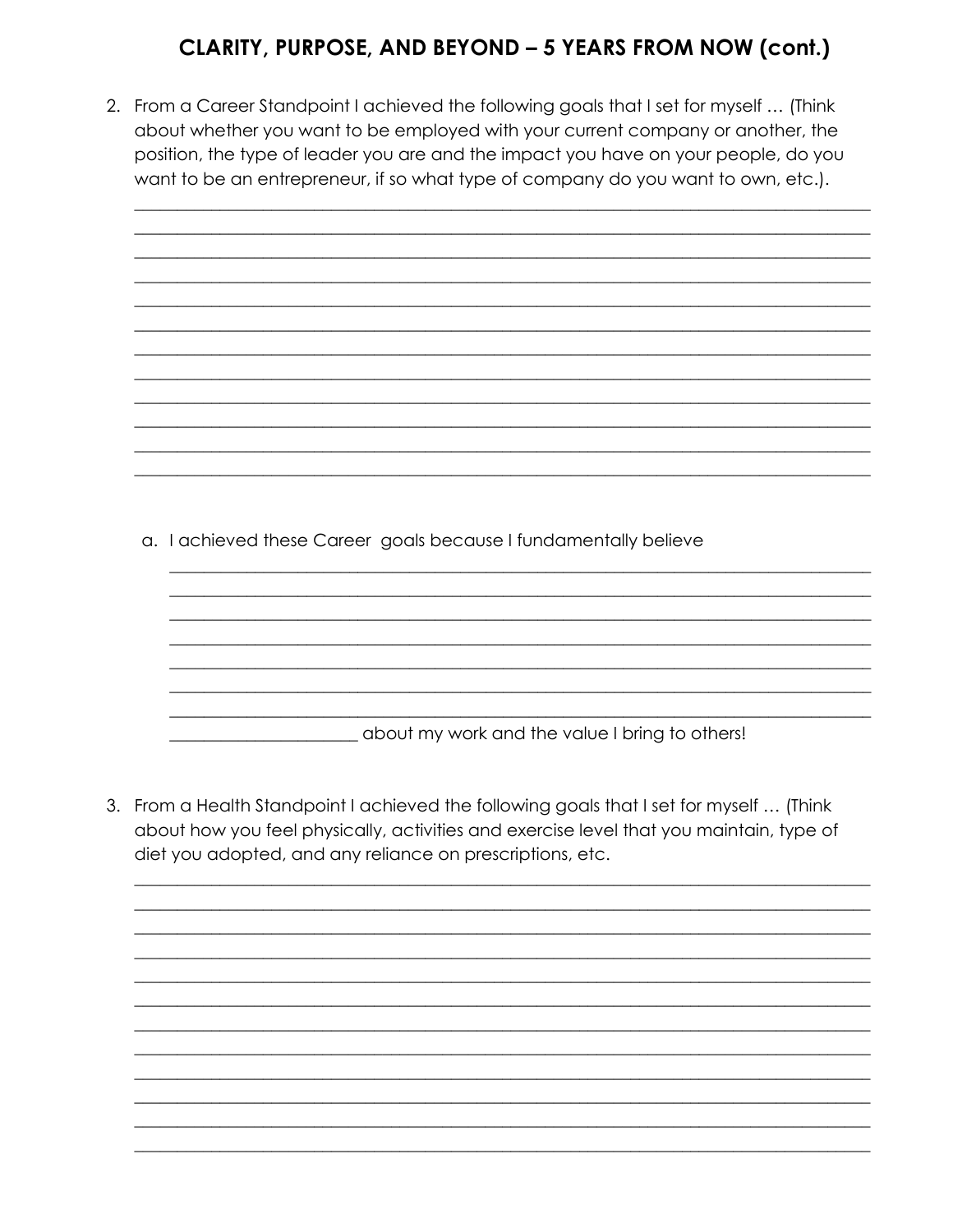## CLARITY, PURPOSE, AND BEYOND - 5 YEARS FROM NOW (cont.)

a. I achieved these Health goals because I fundamentally believe that

4. From a Relationship Standpoint I am experiencing real-relationships with people that I choose to have in my life. (Think about the relationships you want in your life and describe the type of people you want in your life. Remember that the average of the 5 people you most spend the most time with is a snapshot into who you are becoming. Be specific about your core relationships and if you do not currently have a significant partner describe the person or relationship you wish to be in as if you already have them.)

a. I achieved these relationship goals because I fundamentally believe

about who I spend my time with and my relationships!

"Setting goals is the first step in turning the invisible into the visible." **Tony Robbins**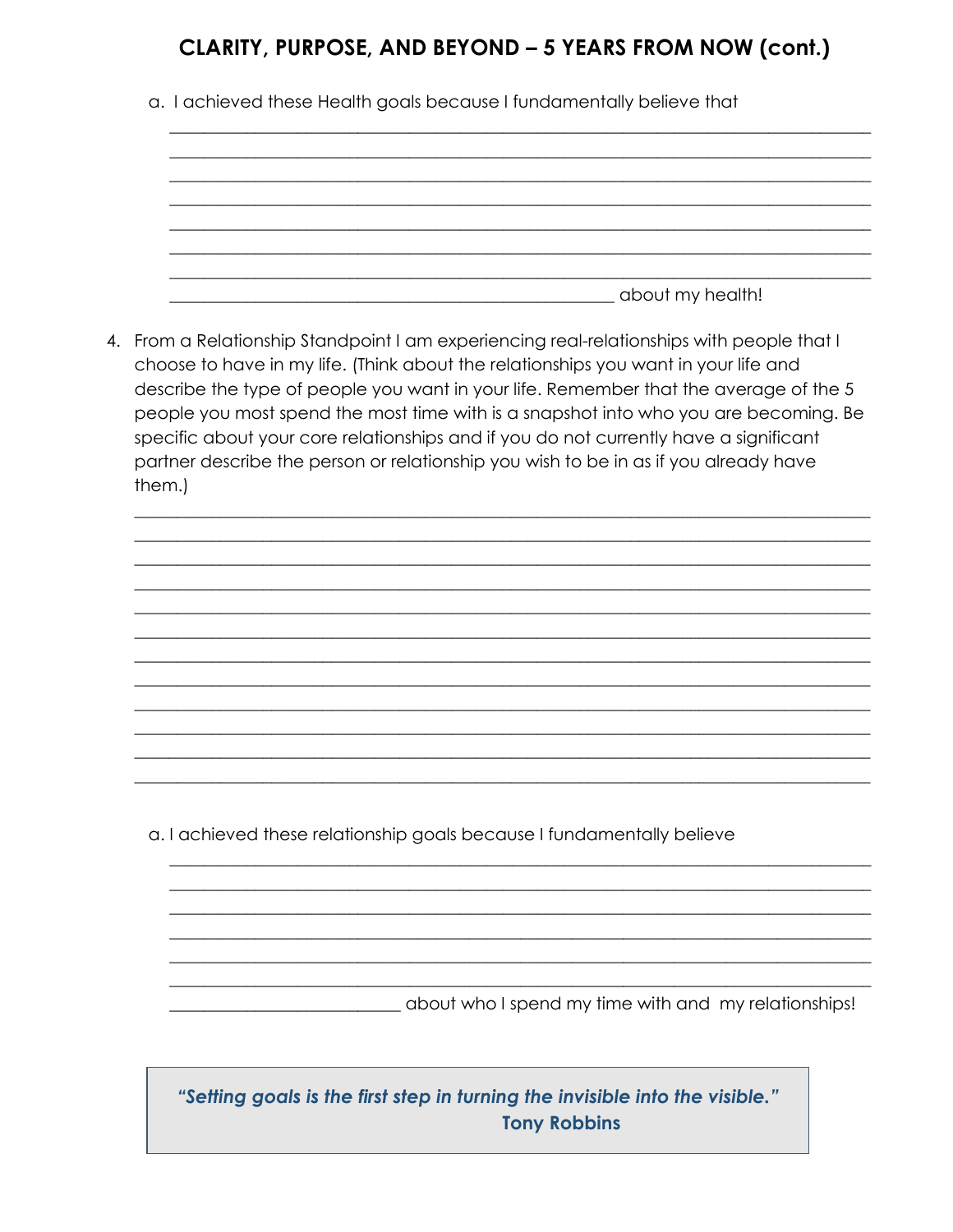### **CLARITY, PURPOSE, AND BEYOND – 5 YEARS FROM NOW (cont.)**

**Bonus Area – This area is designed for you to customize your plan to topics or areas of your life that you feel were not covered in the other 4 sections. This is an opportunity to really hone in on the facets of your life that make-up a part of your core being. Consider areas like faith, hobbies, volunteer work, etc.**

| myself  (Write down specifics about this area of your life. |                                                                                 |  |
|-------------------------------------------------------------|---------------------------------------------------------------------------------|--|
|                                                             |                                                                                 |  |
|                                                             |                                                                                 |  |
|                                                             |                                                                                 |  |
|                                                             |                                                                                 |  |
|                                                             |                                                                                 |  |
|                                                             |                                                                                 |  |
|                                                             |                                                                                 |  |
|                                                             |                                                                                 |  |
|                                                             |                                                                                 |  |
|                                                             |                                                                                 |  |
|                                                             |                                                                                 |  |
|                                                             | a. I achieved these _________________goals because I fundamentally believe that |  |
|                                                             |                                                                                 |  |
|                                                             |                                                                                 |  |
|                                                             |                                                                                 |  |
|                                                             |                                                                                 |  |
|                                                             |                                                                                 |  |
|                                                             | about my_                                                                       |  |

**Now might be a great time to take a break. Feel free to set aside the work you've done up to this point and go for a walk, go to the gym. When you return go back and read through what you've already written and make any changes you feel are necessary. The next section is about taking the first step to achieving your long term vision for the life you want to live.**

**The next section is all about being intentional about this current year. Be careful not to try to achieve too much … remember this is a 5 year plan and you are working on the first year so stretch yourself enough without setting yourself up for failure. Make sure your goals are measurable and you can answer a simple yes or no to whether you are achieving them or not.**

**Good Luck!**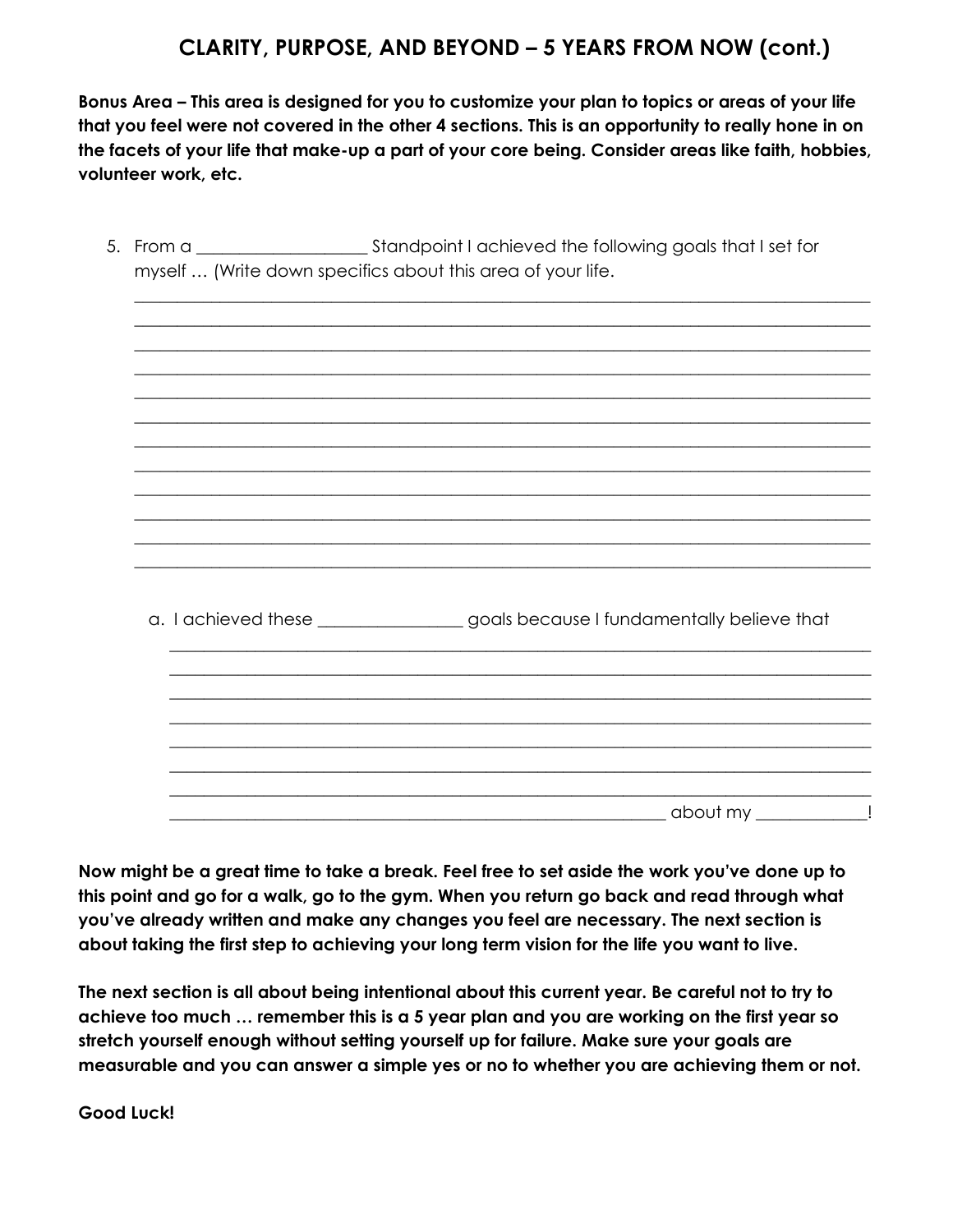### **CLARITY, PURPOSE, AND BEYOND – 2016 COMMITMENTS**

**It is January \_\_, 2017 and I just completed the most amazing year. I made great progress towards achieving my 5 year goals and made major accomplishments in the most important aspects of my life. Here's what happened in 2016 …**

- **1. From a lifestyle & financial perspective I …** \_\_\_\_\_\_\_\_\_\_\_\_\_\_\_\_\_\_\_\_\_\_\_\_\_\_\_\_\_\_\_\_\_\_\_\_\_\_\_\_\_\_\_\_\_\_\_\_\_\_\_\_\_\_\_\_\_\_\_\_\_\_\_\_\_\_\_\_\_\_\_\_\_\_\_\_\_\_\_\_\_\_\_\_\_\_  $\_$  , and the set of the set of the set of the set of the set of the set of the set of the set of the set of the set of the set of the set of the set of the set of the set of the set of the set of the set of the set of th \_\_\_\_\_\_\_\_\_\_\_\_\_\_\_\_\_\_\_\_\_\_\_\_\_\_\_\_\_\_\_\_\_\_\_\_\_\_\_\_\_\_\_\_\_\_\_\_\_\_\_\_\_\_\_\_\_\_\_\_\_\_\_\_\_\_\_\_\_\_\_\_\_\_\_\_\_\_\_\_\_\_\_\_\_\_  $\_$  , and the set of the set of the set of the set of the set of the set of the set of the set of the set of the set of the set of the set of the set of the set of the set of the set of the set of the set of the set of th  $\_$  , and the set of the set of the set of the set of the set of the set of the set of the set of the set of the set of the set of the set of the set of the set of the set of the set of the set of the set of the set of th **a. I accomplished this by consistently taking these specific and measurable actions: i. ii. iii.**
- **2. From a work perspective I became the most productive and effective leader because I achieved these major improvements …**

 $\_$  , and the set of the set of the set of the set of the set of the set of the set of the set of the set of the set of the set of the set of the set of the set of the set of the set of the set of the set of the set of th  $\_$  , and the set of the set of the set of the set of the set of the set of the set of the set of the set of the set of the set of the set of the set of the set of the set of the set of the set of the set of the set of th  $\_$  , and the set of the set of the set of the set of the set of the set of the set of the set of the set of the set of the set of the set of the set of the set of the set of the set of the set of the set of the set of th \_\_\_\_\_\_\_\_\_\_\_\_\_\_\_\_\_\_\_\_\_\_\_\_\_\_\_\_\_\_\_\_\_\_\_\_\_\_\_\_\_\_\_\_\_\_\_\_\_\_\_\_\_\_\_\_\_\_\_\_\_\_\_\_\_\_\_\_\_\_\_\_\_\_\_\_\_\_\_\_\_\_\_\_\_\_  $\_$  , and the set of the set of the set of the set of the set of the set of the set of the set of the set of the set of the set of the set of the set of the set of the set of the set of the set of the set of the set of th

- **a. I accomplished this by consistently taking these specific and measurable actions:**
	- **i.**
	- **ii.**
- **iii.**

*"Discipline is the bridge between goals and accomplishment."*  **Jim Rohn**